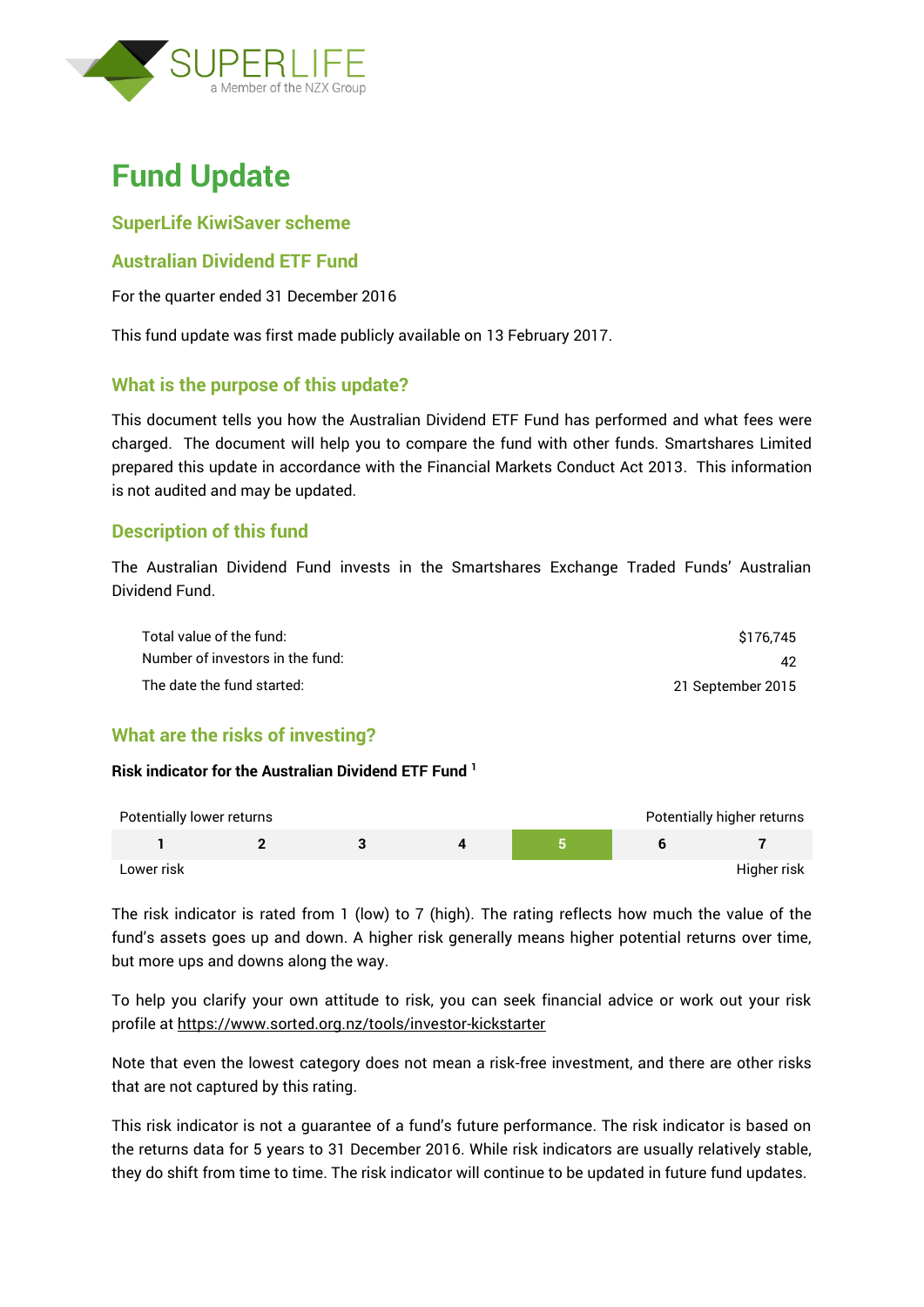

#### **Other specific risks**

There are other risks that may increase the risk to returns for investors, which are not reflected in the risk indicator. These risks include underlying fund tracking risk. In particular, the fund invests in an exchange traded fund, which is designed to track the return on a specific index. Tracking difference may occur when the weighting of each of the financial products included in the index changes, and the fund that tracks the index is not able to exactly match that change. There is a risk that this may result in the fund achieving a return that is lower than the index being tracked by the fund.

See the "Other Information – Risks" document on the offer register at www.business.govt.nz/disclose for further information.

## **How has the fund performed?**

|                                               | Past year |
|-----------------------------------------------|-----------|
| Annual return                                 |           |
| (after deductions for charges and tax)        | 1.81%     |
| Annual return                                 | 3.40%     |
| (after deductions for charges but before tax) |           |
| Market index annual return                    |           |
| (reflects no deduction for charges and tax)   | 4.59%     |

The market index annual return is based on the annual return for the S&P/ASX Dividend Opportunities Index (NZD). Additional information about the market index is available on the offer register at [www.business.govt.nz/disclose](http://www.business.govt.nz/disclose)

#### **What fees are investors charged?**

Investors in the Australian Dividend ETF Fund are charged fund charges. These are as follows:

|                                                               | % per annum of fund's net asset value |
|---------------------------------------------------------------|---------------------------------------|
| <b>Total fund charges (estimate)</b>                          | 0.59%                                 |
| Which are made up of:                                         |                                       |
| <b>Total management and administration charges (estimate)</b> | 0.59%                                 |
| Including:                                                    |                                       |
| Manager's basic fee                                           | 0.35%                                 |
| Other management and administration charges (estimate)        | 0.24%                                 |
| <b>Total performance-based fees</b>                           | 0.00%                                 |
| <b>Other charges</b>                                          | Dollar amount per investor            |
| Administration fee                                            | \$30 per annum                        |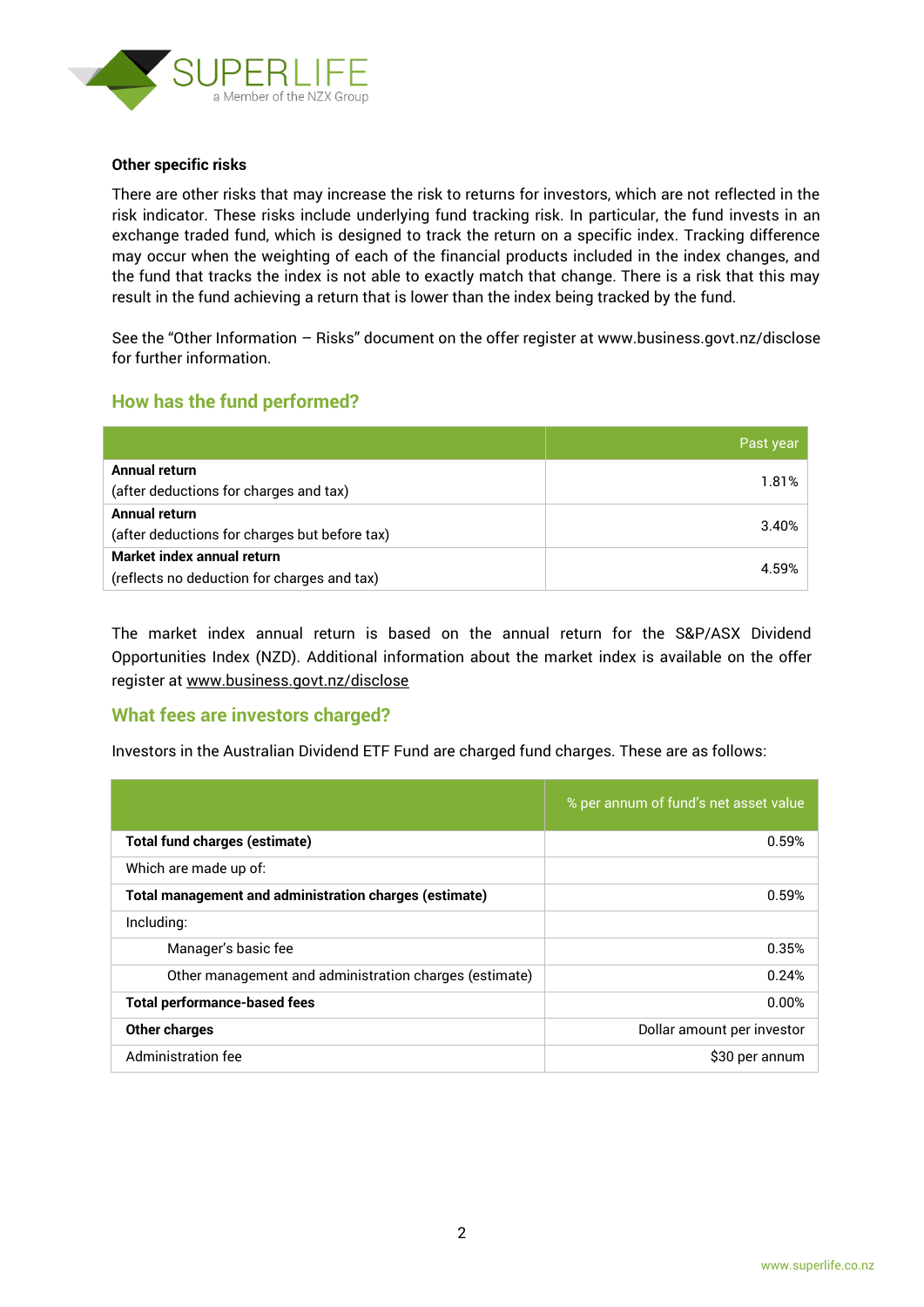

The Scheme has a transfer fee. You will be charged this fee if you transfer your investment to another KiwiSaver scheme. The fee is \$100.

See the "Other Information – Fees" document on the offer register at www.business.govt.nz/disclose for further information about the fees you will be charged for investing in the SuperLife KiwiSaver scheme.

Small differences in fees and charges can have a big impact on your investment over the long term.

## **Example of how this applies to an investor**

Jess had \$10,000 in the fund at the start of the year and did not make any further contributions. At the end of the year, Jess received a return after fund charges were deducted of \$181 (that is 1.81% of her initial \$10,000). Jess paid other charges of \$33<sup>2</sup>. This gives Jess a total return after tax of \$148 for the year.

## **What does the fund invest in?**

#### **Actual investment mix<sup>3</sup>**

This shows the types of assets that the fund invests in.

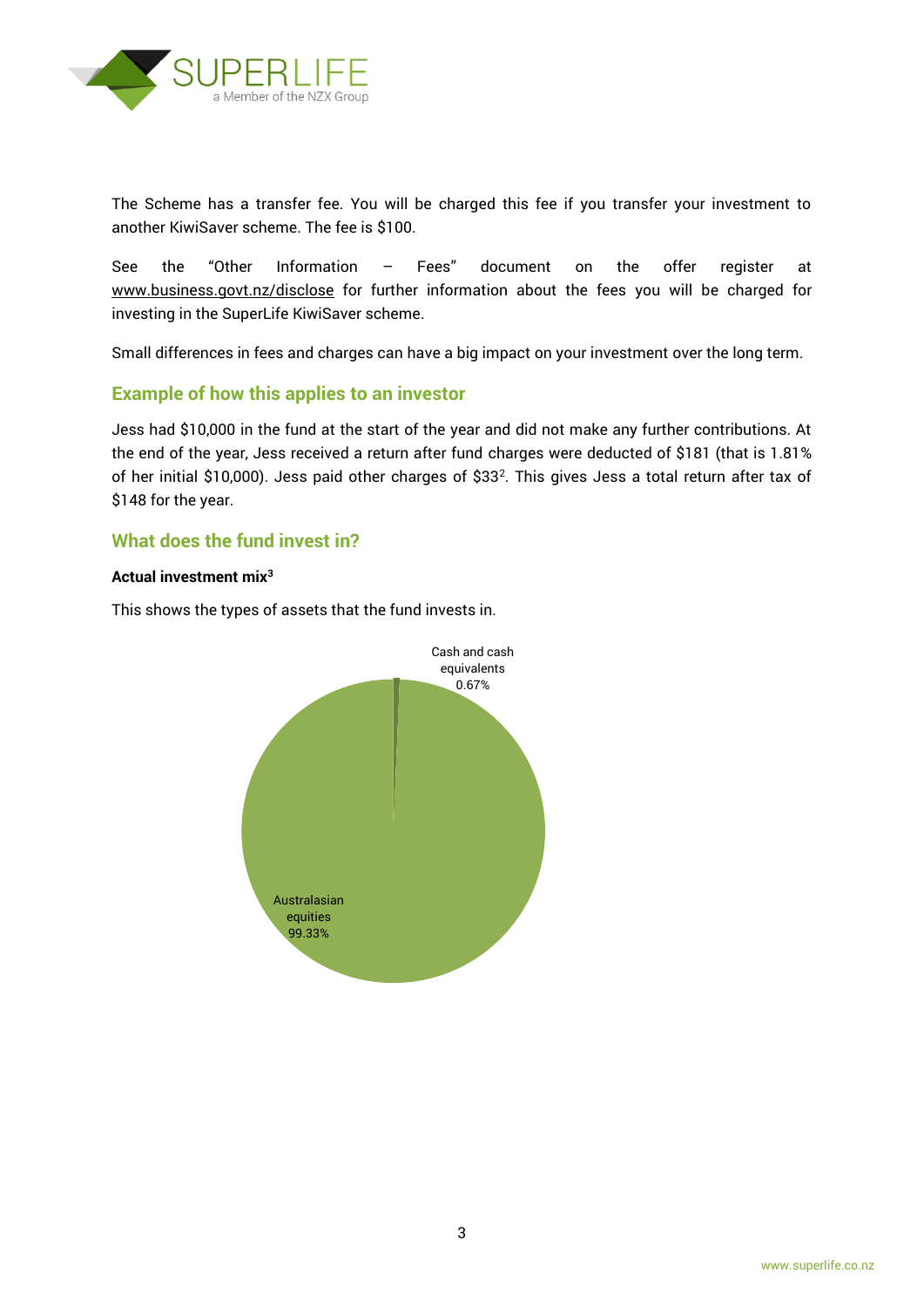

#### **Target investment mix**

This shows the mix of assets that the fund generally intends to invest in.

| <b>Asset Category</b>        | Target asset mix |
|------------------------------|------------------|
| Cash and cash equivalents    |                  |
| New Zealand fixed interest   |                  |
| International fixed interest |                  |
| Australasian equities        | 100.00%          |
| International equities       |                  |
| Listed property              |                  |
| Unlisted property            |                  |
| Commodities                  |                  |
| Other                        |                  |

#### **Top ten investments**

| <b>Name</b>                           | % of fund<br>net assets | <b>Type</b>              | Country     | <b>Credit rating</b><br>(if applicable) |
|---------------------------------------|-------------------------|--------------------------|-------------|-----------------------------------------|
| <b>Commonwealth Bank of Australia</b> | 10.25%                  | Australasian<br>equities | Australia   |                                         |
| <b>Westpac Banking Corporation</b>    | 10.25%                  | Australasian<br>equities | Australia   |                                         |
| <b>Wesfarmers Limited</b>             | 9.60%                   | Australasian<br>equities | Australia   |                                         |
| Spark New Zealand Limited             | 8.75%                   | Australasian<br>equities | New Zealand |                                         |
| <b>Telstra Corporation Limited</b>    | 8.35%                   | Australasian<br>equities | Australia   |                                         |
| <b>Rio Tinto Limited</b>              | 8.13%                   | Australasian<br>equities | Australia   |                                         |
| Woodside Petroleum Limited            | 6.62%                   | Australasian<br>equities | Australia   |                                         |
| Macquarie Group Limited               | 3.51%                   | Australasian<br>equities | Australia   |                                         |
| <b>AGL Energy Limited</b>             | 2.90%                   | Australasian<br>equities | Australia   |                                         |
| Aurizon Holdings Limited              | 2.66%                   | Australasian<br>equities | Australia   |                                         |

The top 10 investments make up 71.01% of the fund.

#### **Currency hedging**

The fund does not hedge its foreign currency exposure.

## **Key personnel**

This shows the directors and employees who have the most influence on the investment decisions of the fund: